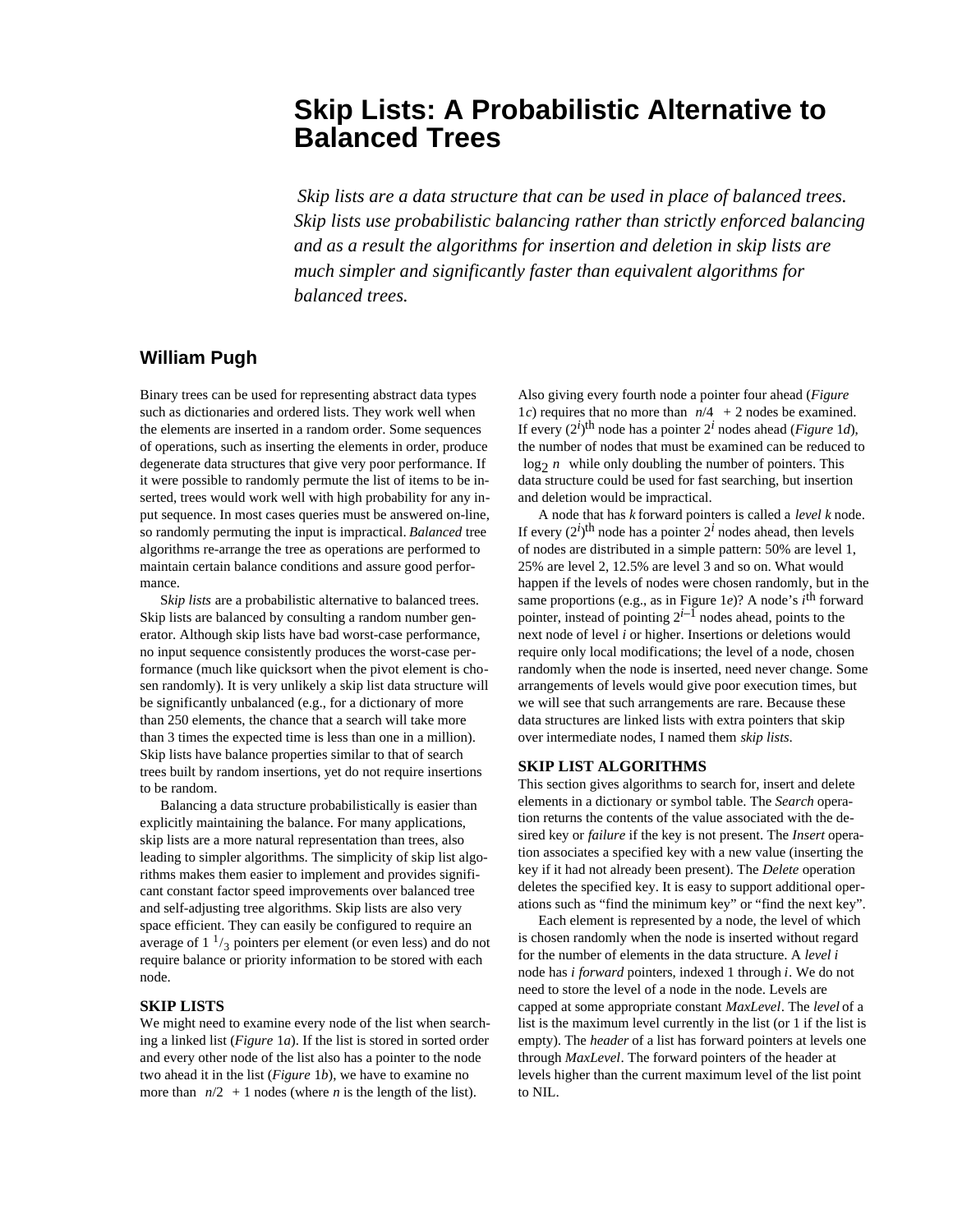

FIGURE 1 - Linked lists with additional pointers

### **Initialization**

An element NIL is allocated and given a key greater than any legal key. All levels of all skip lists are terminated with NIL. A new list is initialized so that the the *level* of the list is equal to 1 and all forward pointers of the list's header point to NIL. **Search Algorithm**

We search for an element by traversing forward pointers that do not overshoot the node containing the element being searched for (Figure 2). When no more progress can be made at the current level of forward pointers, the search moves down to the next level. When we can make no more progress at level 1, we must be immediately in front of the node that contains the desired element (if it is in the list).

#### **Insertion and Deletion Algorithms**

To insert or delete a node, we simply search and splice, as shown in Figure 3. Figure 4 gives algorithms for insertion and deletion. A vector *update* is maintained so that when the search is complete (and we are ready to perform the splice), *update*[*i*] contains a pointer to the rightmost node of level *i* or higher that is to the left of the location of the insertion/deletion.

If an insertion generates a node with a level greater than

```
Search(list, searchKey)
  x := list→header
   -- loop invariant: x→key < searchKey
   for i := list→level downto 1 do
      while x→forward[i]→key < searchKey do
           x := x \rightarrowforward[i]
   -- x→key < searchKey ≤ x→forward[1]→key
   x := x \rightarrowforward[1]
   if x→key = searchKey then return x→value
      else return failure
```
FIGURE 2 - Skip list search algorithm

the previous maximum level of the list, we update the maximum level of the list and initialize the appropriate portions of the update vector. After each deletion, we check if we have deleted the maximum element of the list and if so, decrease the maximum level of the list.

#### **Choosing a Random Level**

Initially, we discussed a probability distribution where half of the nodes that have level *i* pointers also have level *i*+1 pointers. To get away from magic constants, we say that a fraction  $p$  of the nodes with level  $i$  pointers also have level  $i+1$  pointers. (for our original discussion,  $p = 1/2$ ). Levels are generated randomly by an algorithm equivalent to the one in Figure 5. Levels are generated without reference to the number of elements in the list.

#### At what level do we start a search? Defining  $L(n)$

In a skip list of 16 elements generated with  $p = 1/2$ , we might happen to have 9 elements of level 1, 3 elements of level 2, 3 elements of level 3 and 1 element of level 14 (this would be very unlikely, but it could happen). How should we handle this? If we use the standard algorithm and start our search at level 14, we will do a lot of useless work.

Where should we start the search? Our analysis suggests that ideally we would start a search at the level *L* where we expect  $1/p$  nodes. This happens when  $L = \log_{1/p} n$ . Since we will be referring frequently to this formula, we will use  $L(n)$ to denote  $\log_{1/p} n$ .

There are a number of solutions to the problem of deciding how to handle the case where there is an element with an unusually large level in the list.

• *Don't worry, be happy.* Simply start a search at the highest level present in the list. As we will see in our analysis, the probability that the maximum level in a list of *n* elements is significantly larger than  $L(n)$  is very small. Starting a search at the maximum level in the list does not add more than a small constant to the expected search time. This is the approach used in the algorithms described in this paper.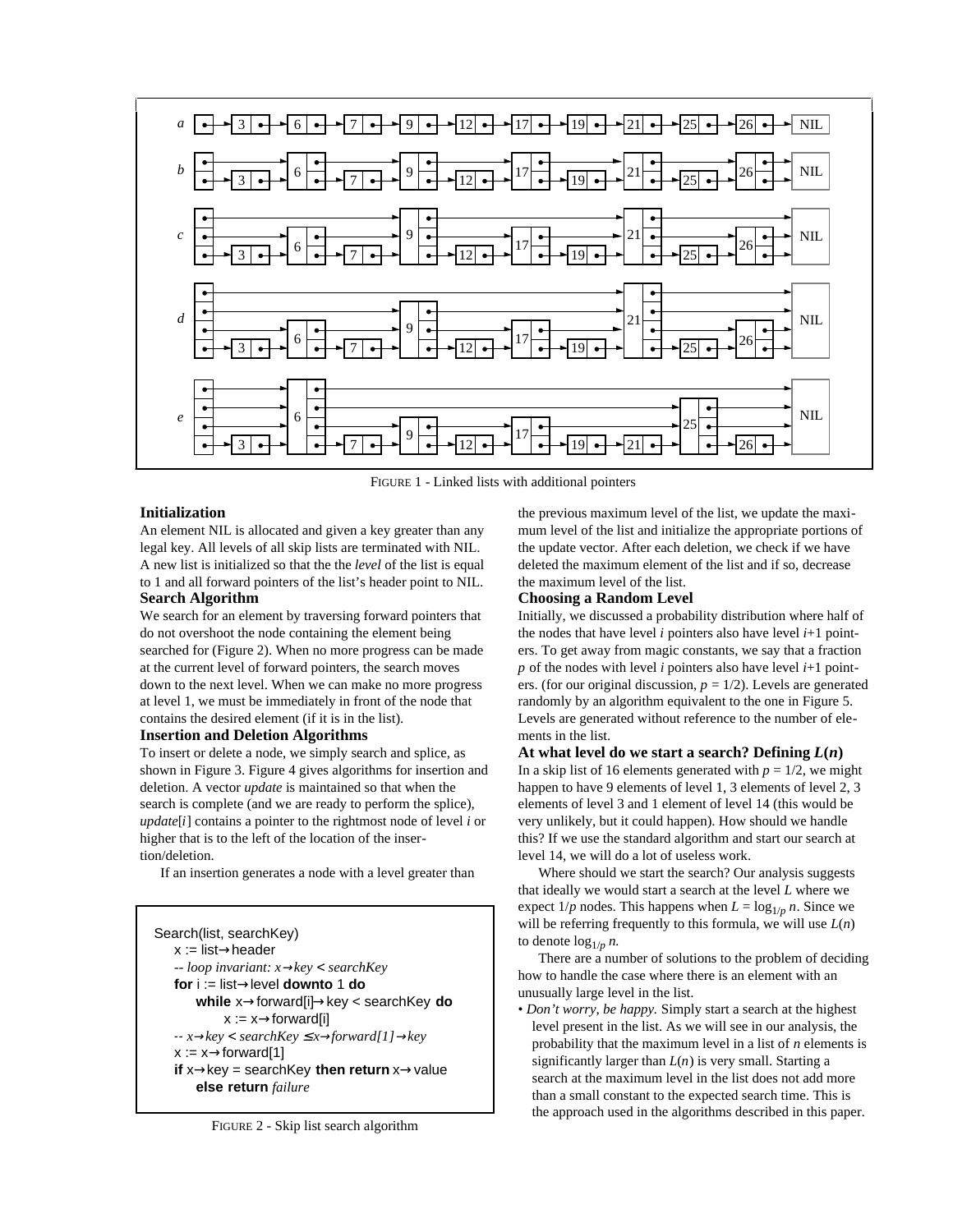

FIGURE 3 - Pictorial description of steps involved in performing an insertion

- *Use less than you are given.* Although an element may contain room for 14 pointers, we don't need to use all 14. We can choose to utilize only  $L(n)$  levels. There are a number of ways to implement this, but they all complicate the algorithms and do not noticeably improve performance, so this approach is not recommended.
- *Fix the dice.* If we generate a random level that is more than one greater than the current maximum level in the list, we simply use one plus the current maximum level in the list as the level of the new node. In practice and intuitively, this change seems to work well. However, it totally destroys our ability to analyze the resulting algorithms, since the level of a node is no longer completely random. Programmers should probably feel free to implement this, purists should avoid it.

# **Determining** *MaxLevel*

Since we can safely cap levels at *L*(*n*), we should choose  $MaxLevel = L(N)$  (where *N* is an upper bound on the number of elements in a skip list). If  $p = 1/2$ , using *MaxLevel* = 16 is appropriate for data structures containing up to  $2^{16}$  elements.

# **ANALYSIS OF SKIP LIST ALGORITHMS**

The time required to execute the *Search, Delete* and *Insert* operations is dominated by the time required to search for the appropriate element. For the *Insert* and *Delete* operations, there is an additional cost proportional to the level of the node being inserted or deleted. The time required to find an element is proportional to the length of the search path, which is determined by the pattern in which elements with different levels appear as we traverse the list.

# **Probabilistic Philosophy**

The structure of a skip list is determined only by the number

randomLevel()  $\mathsf{I} \mathsf{v}$  := 1 *-- random*() *that returns a random value in* [0...1) **while** random() < p **and** lvl < MaxLevel **do**  $\text{lvl} := \text{lvl} + 1$ **return** lvl



```
Insert(list, searchKey, newValue)
   local update[1..MaxLevel]
   x := list→header
   for i := list→level downto 1 do
       while x→forward[i]→key < searchKey do
            x := x \rightarrowforward[i]
       -- x→key < searchKey ≤ x→forward[i]→key
       update[i] := xx := x \rightarrowforward[1]
   if x→key = searchKey then x→value := newValue
   else
       lvl := randomLevel()
       if lvl > list→level then
            for i := list\rightarrow level + 1 to \text{I} \text{V} \text{I} do
                 update[i] := list→header
            list→level := lvl
       x := makeNode(lvl, searchKey, value)
       for i := 1 to level do
            x→forward[i] := update[i]→forward[i]
            update[i]\rightarrowforward[i] := x
Delete(list, searchKey)
   local update[1..MaxLevel]
   x := list→header
   for i := list→level downto 1 do
       while x→forward[i]→key < searchKey do
            x := x \rightarrowforward[i]
       update[i] := xx := x \rightarrowforward[1]
   if x→key = searchKey then
       for i := 1 to list→level do
         if update[i]→forward[i] ≠ x then break
          update[i]→forward[i] := x→forward[i]
       free(x)
       while list→level > 1 and
            list→header→forward[list→level] = NIL do
         list→level := list→level – 1
```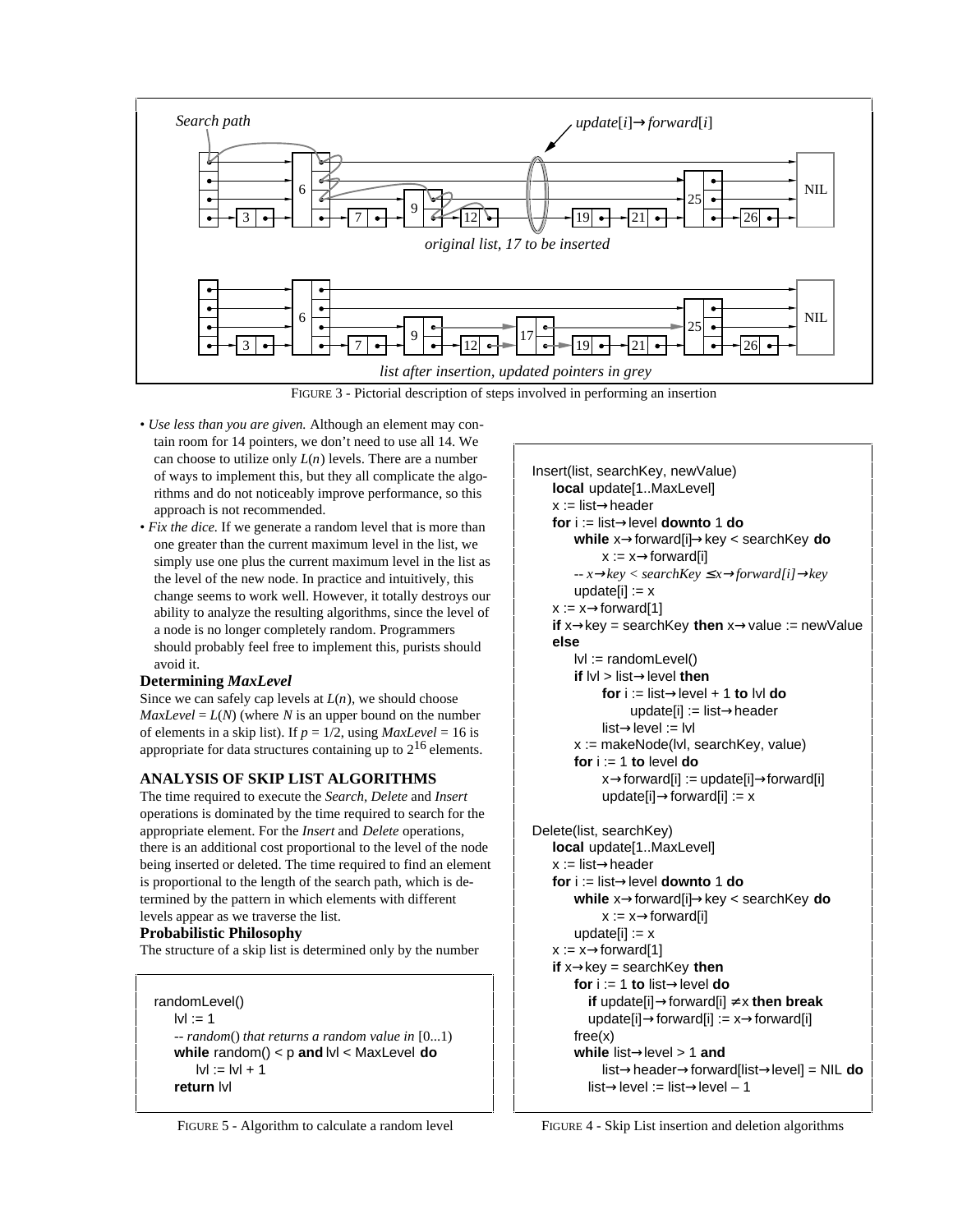elements in the skip list and the results of consulting the random number generator. The sequence of operations that produced the current skip list does not matter. We assume an adversarial user does not have access to the levels of nodes; otherwise, he could create situations with worst-case running times by deleting all nodes that were not level 1.

The probabilities of poor running times for successive operations on the same data structure are NOT independent; two successive searches for the same element will both take exactly the same time. More will be said about this later.

#### **Analysis of expected search cost**

We analyze the search path backwards, travelling up and to the left. Although the levels of nodes in the list are known and fixed when the search is performed, we act as if the level of a node is being determined only when it is observed while backtracking the search path.

At any particular point in the climb, we are at a situation similar to situation  $a$  in Figure  $6$  – we are at the  $i<sup>th</sup>$  forward pointer of a node *x* and we have no knowledge about the levels of nodes to the left of *x* or about the level of *x*, other than that the level of  $x$  must be at least  $i$ . Assume the  $x$  is not the header (the is equivalent to assuming the list extends infinitely to the left). If the level of  $x$  is equal to  $i$ , then we are in situation *b*. If the level of *x* is greater than *i*, then we are in situation  $c$ . The probability that we are in situation  $c$  is  $p$ . Each time we are in situation *c*, we climb up a level. Let  $C(k)$  = the expected cost (i.e, length) of a search path that climbs up *k* levels in an infinite list:

 $C(0) = 0$ 

 $C(k) = (1-p)$  (cost in situation *b*) + *p* (cost in situation *c*)

By substituting and simplifying, we get:

$$
C(k) = (1-p) (1 + C(k)) + p (1 + C(k-1))
$$
  
\n
$$
C(k) = 1/p + C(k-1)
$$
  
\n
$$
C(k) = k/p
$$

Our assumption that the list is infinite is a pessimistic assumption. When we bump into the header in our backwards climb, we simply climb up it, without performing any leftward movements. This gives us an upper bound of  $(L(n)-1)/p$ on the expected length of the path that climbs from level 1 to level *L*(*n*) in a list of *n* elements.

We use this analysis go up to level  $L(n)$  and use a different analysis technique for the rest of the journey. The number of leftward movements remaining is bounded by the number of elements of level  $L(n)$  or higher in the entire list, which has an expected value of 1/*p*.

We also move upwards from level  $L(n)$  to the maximum level in the list. The probability that the maximum level of the list is a greater than *k* is equal to  $1-(1-p^k)^n$ , which is at most  $np^k$ . We can calculate the expected maximum level is at most  $L(n) + 1/(1-p)$ . Putting our results together, we find

Total expected cost to climb out of a list of *n* elements ≤ *L*(*n*)/*p* + 1/(1–*p*)

#### which is  $O(\log n)$ .

#### **Number of comparisons**

Our result is an analysis of the "length" of the search path. The number of comparisons required is one plus the length of the search path (a comparison is performed for each position in the search path, the "length" of the search path is the number of hops between positions in the search path).

#### **Probabilistic Analysis**

It is also possible to analyze the probability distribution of search costs. The probabilistic analysis is somewhat more complicated (see box). From the probabilistic analysis, we can calculate an upper bound on the probability that the actual cost of a search exceeds the expected cost by more than a specified ratio. Some results of this analysis are shown in Figure 8. **Choosing** *p*

Table 1 gives the relative times and space requirements for different values of *p.* Decreasing *p* also increases the variabil-



FIGURE 6 - Possible situations in backwards traversal of the search path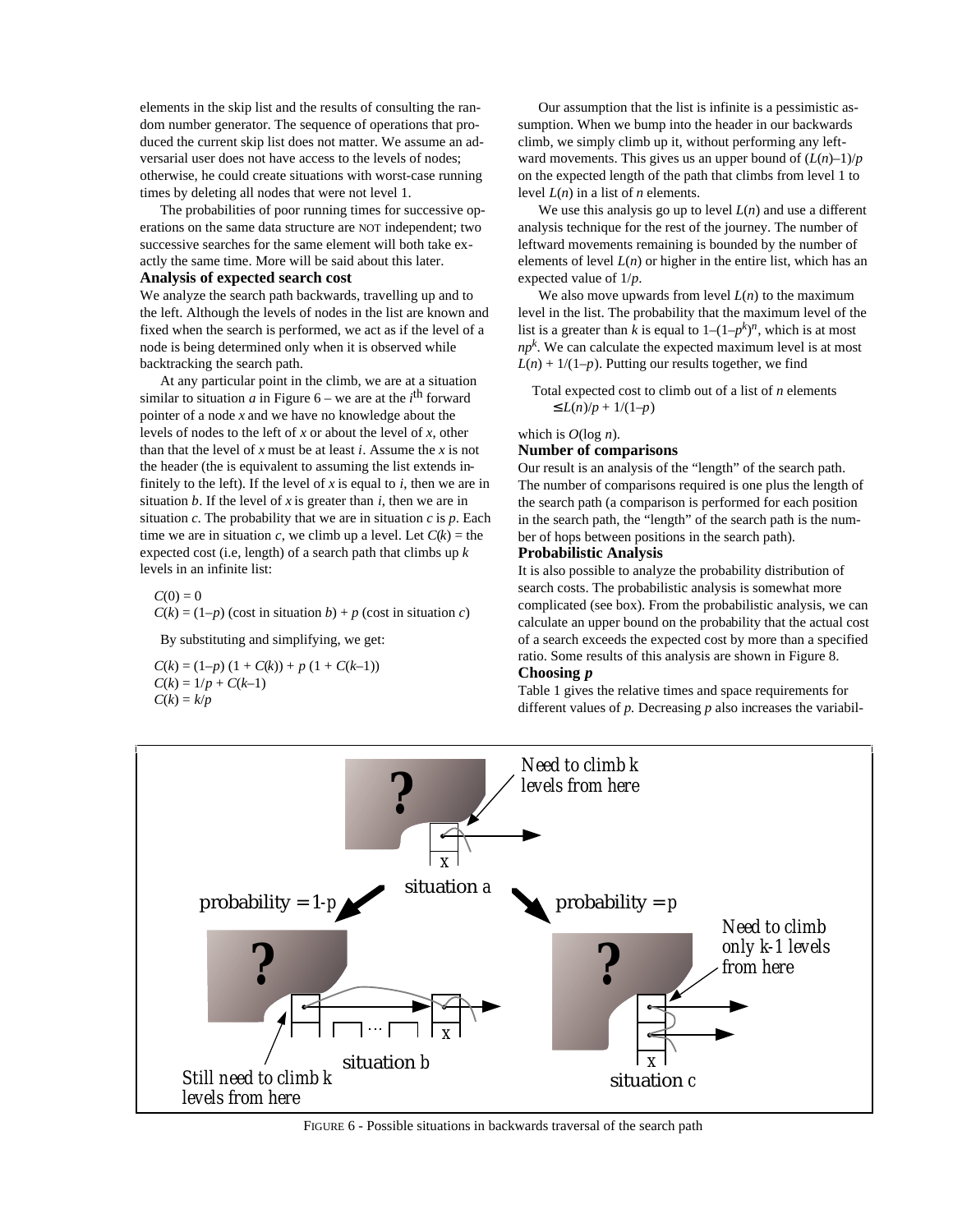ity of running times. If 1*/p* is a power of 2, it will be easy to generate a random level from a stream of random bits (it requires an average of  $(\log_2 1/p)/(1-p)$  random bits to generate a random level). Since some of the constant overheads are related to  $L(n)$  (rather than  $L(n)/p$ ), choosing  $p = 1/4$  (rather than 1/2) slightly improves the constant factors of the speed of the algorithms as well. I suggest that a value of 1/4 be used for *p* unless the variability of running times is a primary concern, in which case *p* should be 1/2.

#### **Sequences of operations**

The expected total time for a sequence of operations is equal to the sum of the expected times of each of the operations in the sequence. Thus, the expected time for any sequence of *m* searches in a data structure that contains *n* elements is *O*(*m log n)*. However, the pattern of searches affects the probability distribution of the actual time to perform the entire sequence of operations.

If we search for the same item twice in the same data structure, both searches will take exactly the same amount of time. Thus the variance of the total time will be four times the variance of a single search. If the search times for two elements are independent, the variance of the total time is equal to the sum of the variances of the individual searches. Searching for the same element over and over again maximizes the variance.

#### **ALTERNATIVE DATA STRUCTURES**

Balanced trees (e.g., AVL trees [Knu73] [Wir76]) and selfadjusting trees [ST85] can be used for the same problems as skip lists. All three techniques have performance bounds of the same order. A choice among these schemes involves several factors: the difficulty of implementing the algorithms, constant factors, type of bound (amortized, probabilistic or worst-case) and performance on a non-uniform distribution of queries.

#### **Implementation difficulty**

For most applications, implementers generally agree skip lists are significantly easier to implement than either balanced tree algorithms or self-adjusting tree algorithms.

|                                                                              | Normalized search<br>times $(i.e.,$ normalized<br>$L(n)/p$ ) | Avg. # of pointers<br>per node<br>$(i.e., 1/(1-p))$ |
|------------------------------------------------------------------------------|--------------------------------------------------------------|-----------------------------------------------------|
| $\frac{1}{2}$<br>$\overline{\mathcal{Y}}_4$<br>$\frac{1}{2}$ / <sub>16</sub> | 0.94<br>1.33                                                 | 1.58<br>1.33<br>1.14<br>1.07                        |

TABLE 1 – Relative search speed and space requirements, depending on the value of *p.*

#### **Constant factors**

Constant factors can make a significant difference in the practical application of an algorithm. This is particularly true for sub-linear algorithms. For example, assume that algorithms *A* and *B* both require *O*(log *n*) time to process a query, but that *B* is twice as fast as *A*: in the time algorithm *A* takes to process a query on a data set of size *n*, algorithm *B* can process a query on a data set of size *n*2.

There are two important but qualitatively different contributions to the constant factors of an algorithm. First, the inherent complexity of the algorithm places a lower bound on any implementation. Self-adjusting trees are continuously rearranged as searches are performed; this imposes a significant overhead on any implementation of self-adjusting trees. Skip list algorithms seem to have very low inherent constant-factor overheads: the inner loop of the deletion algorithm for skip lists compiles to just six instructions on the 68020.

Second, if the algorithm is complex, programmers are deterred from implementing optimizations. For example, balanced tree algorithms are normally described using recursive insert and delete procedures, since that is the most simple and intuitive method of describing the algorithms. A recursive insert or delete procedure incurs a procedure call overhead. By using non-recursive insert and delete procedures, some of this overhead can be eliminated. However, the complexity of nonrecursive algorithms for insertion and deletion in a balanced tree is intimidating and this complexity deters most programmers from eliminating recursion in these routines. Skip list al-



*Ratio of actual cost to expected cost*

FIGURE 8 - This graph shows a plot of an upper bound on the probability of a search taking substantially longer than expected. The vertical axis show the probability that the length of the search path for a search exceeds the average length by more than the ratio on the horizontal axis. For example, for  $p = 1/2$  and  $n = 4096$ , the probability that the search path will be more than three times the expected length is less than one in 200 million. This graph was calculated using our probabilistic upper bound.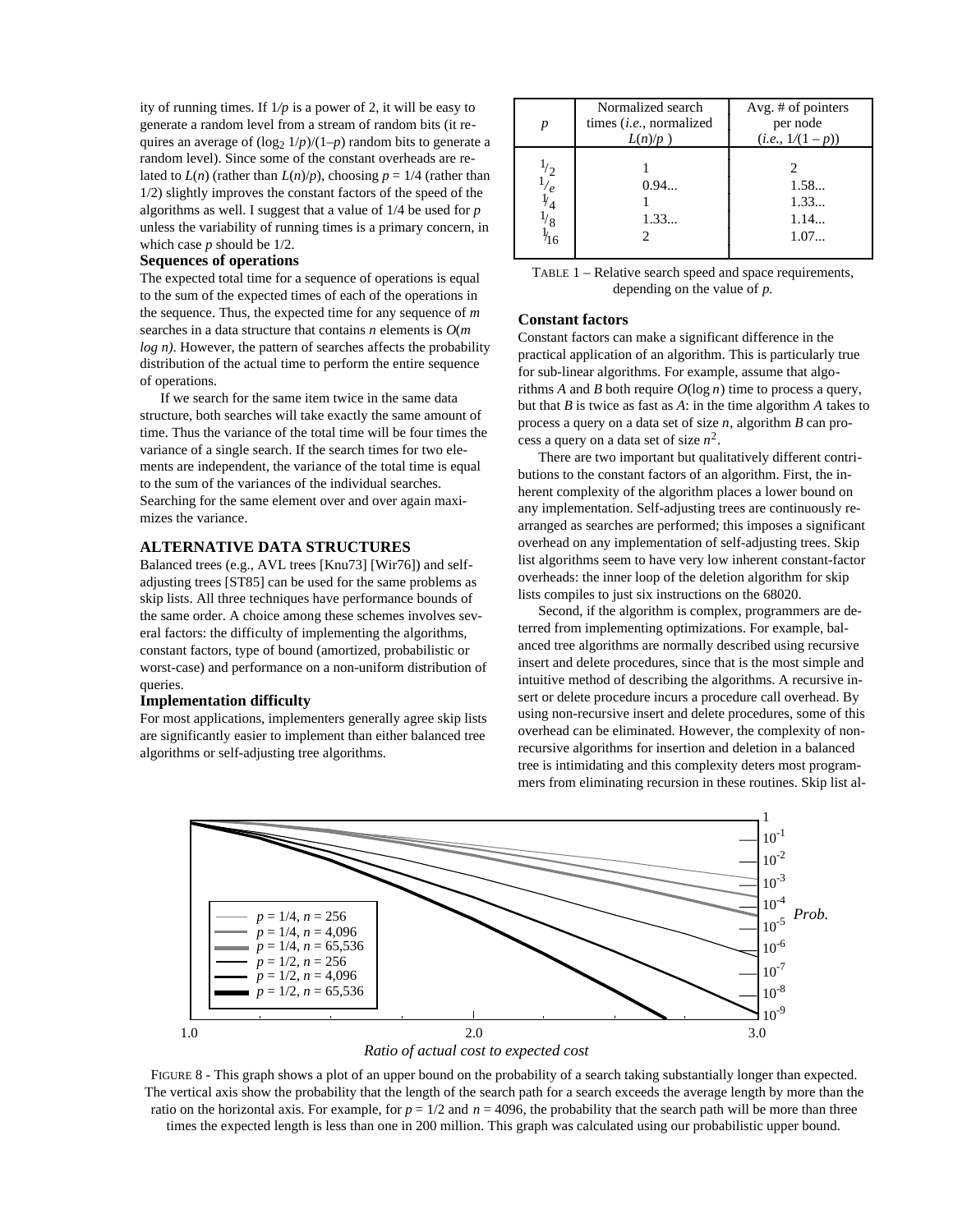| Implementation          | Search Time           | <b>Insertion Time</b> | Deletion Time         |
|-------------------------|-----------------------|-----------------------|-----------------------|
| Skip lists              | $0.051$ msec $(1.0)$  | $0.065$ msec $(1.0)$  | $0.059$ msec $(1.0)$  |
| non-recursive AVL trees | $0.046$ msec $(0.91)$ | $0.10$ msec<br>(1.55) | $0.085$ msec $(1.46)$ |
| recursive 2–3 trees     | $0.054$ msec $(1.05)$ | $0.21$ msec<br>(3.2)  | $0.21$ msec<br>(3.65) |
| Self–adjusting trees:   |                       |                       |                       |
| top-down splaying       | $0.15$ msec<br>(3.0)  | $0.16$ msec<br>(2.5)  | $0.18$ msec<br>(3.1)  |
| bottom-up splaying      | $0.49$ msec<br>(9.6)  | $0.51$ msec<br>(7.8)  | (9.0)<br>$0.53$ msec  |

Table 2 - Timings of implementations of different algorithms

gorithms are already non-recursive and they are simple enough that programmers are not deterred from performing optimizations.

Table 2 compares the performance of implementations of skip lists and four other techniques. All implementations were optimized for efficiency. The AVL tree algorithms were written by James Macropol of Contel and based on those in [Wir76]. The 2–3 tree algorithms are based on those presented in [AHU83]. Several other existing balanced tree packages were timed and found to be much slower than the results presented below. The self-adjusting tree algorithms are based on those presented in [ST85]. The times in this table reflect the CPU time on a Sun-3/60 to perform an operation in a data structure containing  $2^{16}$  elements with integer keys. The values in parenthesis show the results relative to the skip list time The times for insertion and deletion do not include the time for memory management (e.g, in *C* programs, calls to *malloc* and *free*).

Note that skip lists perform more comparisons than other methods (the skip list algorithms presented here require an average of  $L(n)/p + 1/(1-p) + 1$  comparisons). For tests using real numbers as keys, skip lists were slightly slower than the non-recursive AVL tree algorithms and search in a skip list was slightly slower than search in a 2–3 tree (insertion and deletion using the skip list algorithms was still faster than using the recursive 2–3 tree algorithms). If comparisons are very expensive, it is possible to change the algorithms so that we never compare the search key against the key of a node more than once during a search. For  $p = 1/2$ , this produces an upper bound on the expected number of comparisons of 7/2 +  $3/2 \log_2 n$ . This modification is discussed in [Pug89b].

#### **Type of performance bound**

These three classes of algorithm have different kinds of performance bounds. Balanced trees have worst-case time bounds, self-adjusting trees have amortized time bounds and skip lists have probabilistic time bounds. With self-adjusting trees, an individual operation can take  $O(n)$  time, but the time bound always holds over a long sequence of operations. For skip lists, any operation or sequence of operations can take longer than expected, although the probability of any operation taking significantly longer than expected is negligible.

In certain real-time applications, we must be assured that an operation will complete within a certain time bound. For such applications, self-adjusting trees may be undesirable, since they can take significantly longer on an individual operation than expected (e.g., an individual search can take *O*(*n*) time instead of *O*(log *n*) time). For real-time systems, skip lists may be usable if an adequate safety margin is provided: the chance that a search in a skip lists containing 1000 elements takes more than 5 times the expected time is about 1 in 1018.

#### **Non-uniform query distribution**

Self-adjusting trees have the property that they adjust to nonuniform query distributions. Since skip lists are faster than self-adjusting trees by a significant constant factor when a uniform query distribution is encountered, self-adjusting trees are faster than skip lists only for highly skewed distributions. We could attempt to devise self-adjusting skip lists. However, there seems little practical motivation to tamper with the simplicity and fast performance of skip lists; in an application where highly skewed distributions are expected, either selfadjusting trees or a skip list augmented by a cache may be preferable [Pug90].

#### **ADDITIONAL WORK ON SKIP LISTS**

 I have described a set of algorithms that allow multiple processors to concurrently update a skip list in shared memory [Pug89a]. This algorithms are much simpler than concurrent balanced tree algorithms. They allow an unlimited number of readers and *n* busy writers in a skip list of *n* elements with very little lock contention.

Using skip lists, it is easy to do most (all?) the sorts of operations you might wish to do with a balanced tree such as use search fingers, merge skip lists and allow ranking operations (e.g., determine the  $k^{\text{th}}$  element of a skip list) [Pug89b].

Tom Papadakis, Ian Munro and Patricio Poblette [PMP90] have done an exact analysis of the expected search time in a skip list. The upper bound described in this paper is close to their exact bound; the techniques they needed to use to derive an exact analysis are very complicated and sophisticated. Their exact analysis shows that for  $p = 1/2$  and  $p = 1/4$ , the upper bound given in this paper on the expected cost of a search is not more than 2 comparisons more than the exact expected cost.

I have adapted idea of probabilistic balancing to some other problems arising both in data structures and in incremental computation [PT88]. We can generate the level of a node based on the result of applying a hash function to the element (as opposed to using a random number generator). This results in a scheme where for any set *S*, there is a unique data structure that represents *S* and with high probability the data structure is approximately balanced. If we combine this idea with an *applicative* (i.e., persistent) probabilistically balanced data structure and a scheme such as hashed-consing [All78] which allows constant-time structural equality tests of applicative data structures, we get a number of interesting properties, such as constant-time equality tests for the representations of sequences. This scheme also has a number of applications for incremental computation. Since skip lists are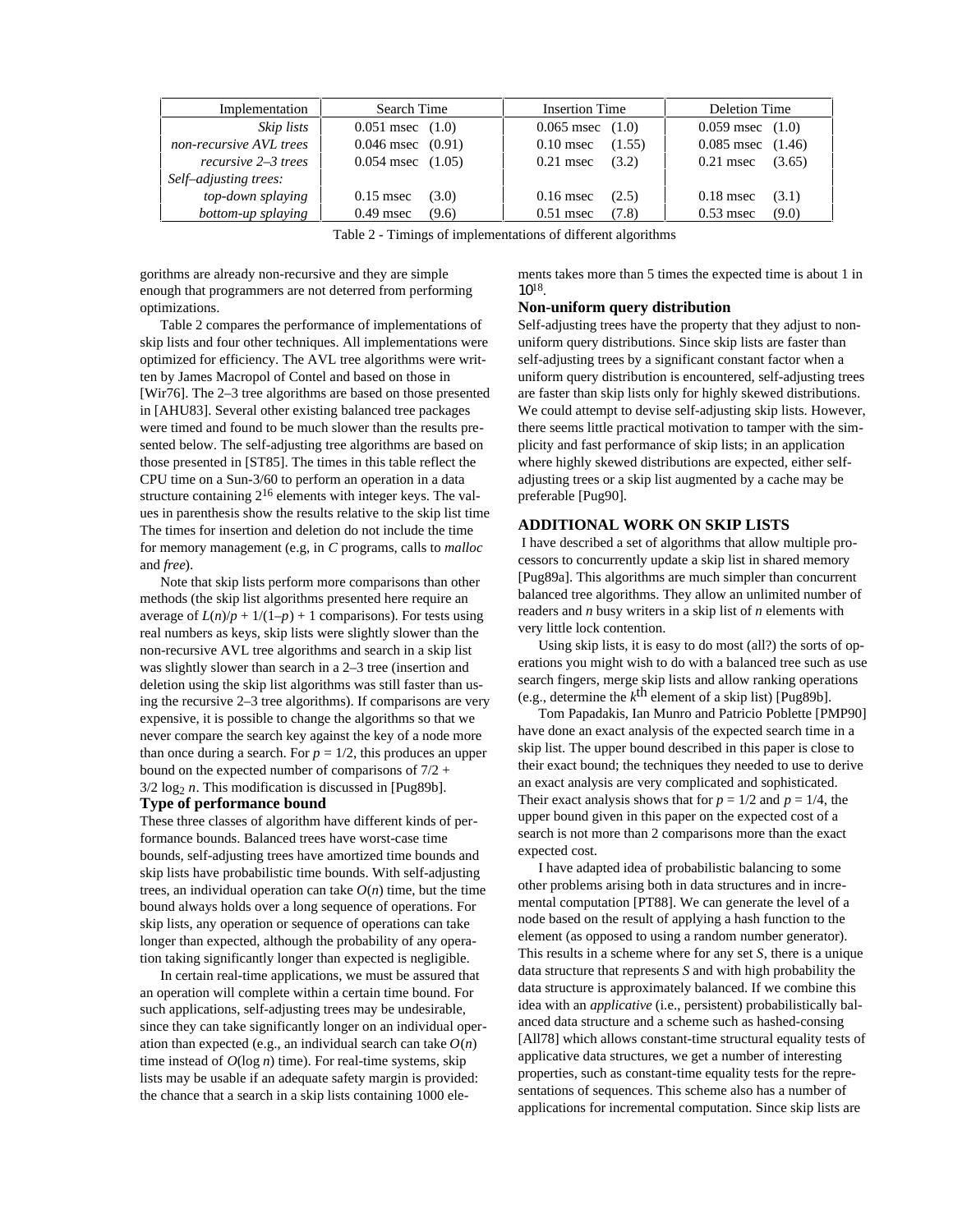somewhat awkward to make applicative, a probabilistically balanced *tree* scheme is used.

## **RELATED WORK**

James Discroll pointed out that R. Sprugnoli suggested a method of randomly balancing search trees in 1981 [Spr81]. With Sprugnoli's approach, the state of the data structure is *not* independent of the sequence of operations which built it. This makes it much harder or impossible to formally analyze his algorithms. Sprugnoli gives empirical evidence that his algorithm has good expected performance, but no theoretical results.

A randomized data structure for ordered sets is described in [BLLSS86]. However, a search using that data structure requires  $O(n^{1/2})$  expected time.

Cecilia Aragon and Raimund Seidel describe a probabilistically balanced search trees scheme [AC89]. They discuss how to adapt their data structure to non-uniform query distributions.

#### **SOURCE CODE AVAILABILITY**

Skip list source code libraries for both C and Pascal are available for anonymous ftp from mimsy.umd.edu.

#### **CONCLUSIONS**

From a theoretical point of view, there is no need for skip lists. Balanced trees can do everything that can be done with skip lists and have good worst-case time bounds (unlike skip lists). However, implementing balanced trees is an exacting task and as a result balanced tree algorithms are rarely implemented except as part of a programming assignment in a data structures class.

Skip lists are a simple data structure that can be used in place of balanced trees for most applications. Skip lists algorithms are very easy to implement, extend and modify. Skip lists are about as fast as highly optimized balanced tree algorithms and are substantially faster than casually implemented balanced tree algorithms.

#### **ACKNOWLEDGEMENTS**

Thanks to the referees for their helpful comments. Special thanks to all those people who supplied enthusiasm and encouragement during the years in which I struggled to get this work published, especially Alan Demers, Tim Teitelbaum and Doug McIlroy. This work was partially supported by an AT&T Bell Labs Fellowship and by NSF grant CCR– 8908900.

#### **REFERENCES**

- [AC89] Aragon, Cecilia and Raimund Seidel, Randomized Search Trees, *Proceedings of the 30th Ann. IEEE Symp on Foundations of Computer Science*, pp 540–545, October 1989.
- [AHU83] Aho, A., Hopcroft, J. and Ullman, J. *Data Structures and Algorithms,* Addison-Wesley Publishing Company, 1983.
- [All78] John Allen. *Anatomy of LISP,* McGraw Hill Book Company, NY, 1978.
- [BLLSS86] Bentley, J., F. T. Leighton, M.F. Lepley, D. Stanat and J. M. Steele, *A Randomized Data Structure For Ordered Sets,* MIT/LCS Technical Memo 297, May 1986.
- [Knu73] Knuth, D. "Sorting and Searching," *The Art of Computer Programming,* Vol. 3, Addison-Wesley Publishing Company, 1973.
- [PMP90] Papadakis, Thomas, Ian Munro and Patricio Poblette, *Exact Analysis of Expected Search Cost in Skip Lists,* Tech Report # ????, Dept. of Computer Science, Univ. of Waterloo, January 1990.
- [PT89] Pugh, W. and T. Teitelbaum, "Incremental Computation via Function Caching," *Proc. of the Sixteenth conference on the Principles of Programming Languages*, 1989.
- [Pug89a] Pugh, W., *Concurrent Maintenance of Skip Lists*, Tech Report TR-CS-2222, Dept. of Computer Science, University of Maryland, College Park, 1989.
- [Pug89b] Pugh, W., *Whatever you might want to do using Balanced Trees, you can do it faster and more simply using Skip Lists,* Tech Report CS–TR–2286, Dept. of Computer Science, University of Maryland, College Park, July 1989.
- [Pug90] Pugh, W. Slow Optimally Balanced Search Strategies vs. Cached Fast Uniformly Balanced Search Strategies, to appear in *Information Processing Letters*.
- [Spr81] Sprugnoli, R. Randomly Balanced Binary Trees, *Calcolo*, V17 (1981), pp 99-117.
- [ST85] Sleator, D. and R. Tarjan "Self-Adjusting Binary Search Trees," *Journal of the ACM,* Vol 32, No. 3, July 1985, pp. 652-666.
- [Wir76] Wirth, N. *Algorithms + Data Structures = Programs,* Prentice-Hall, 1976.